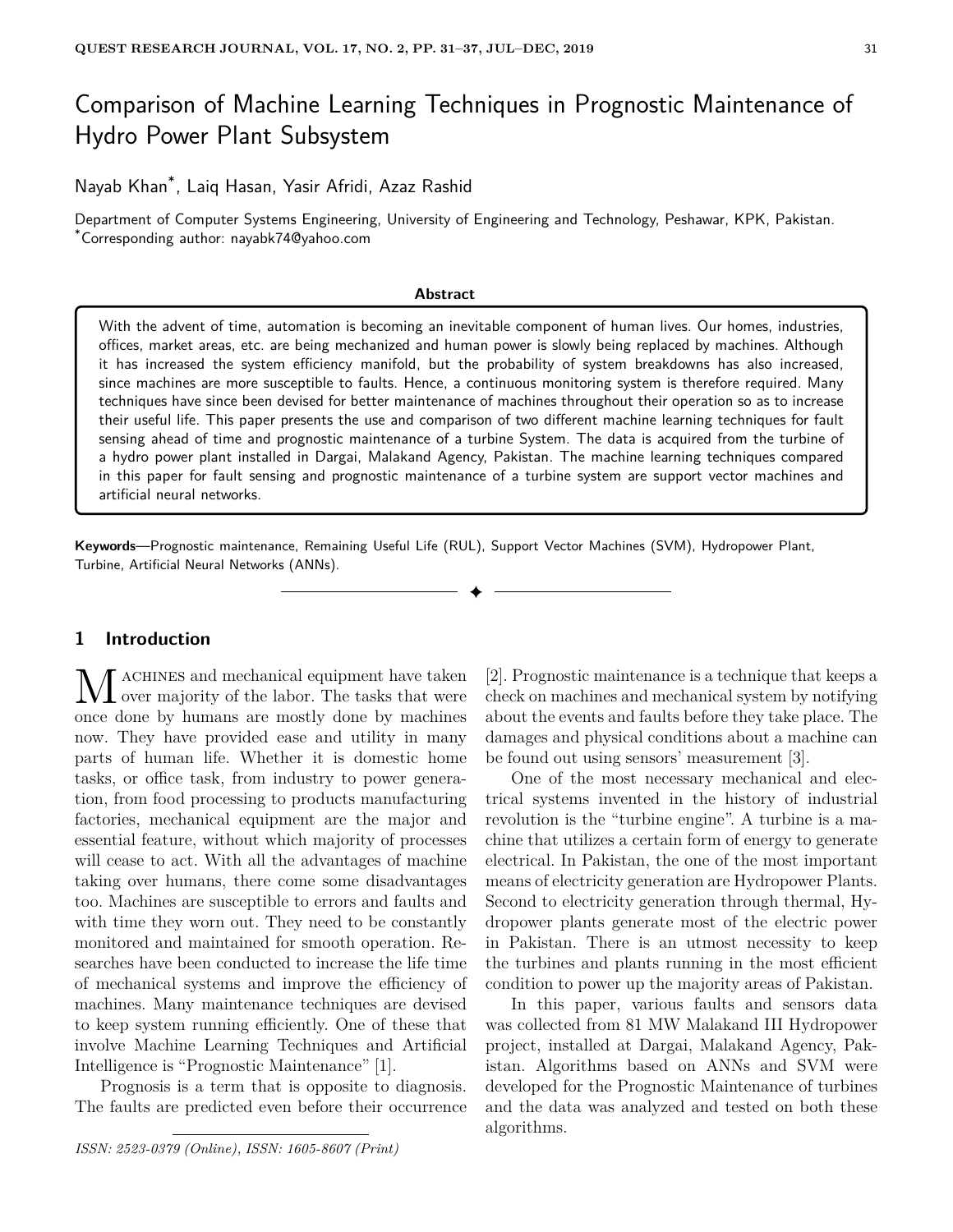#### **2 Literature Review**

Artificial intelligence is the backbone of prognostic maintenance. Techniques like Artificial Neural Networks (ANNs) and Support Vector Machines (SVM) can model a state of the art prognostic maintenance systems. There are many examples in literature that uses Machine Learning techniques for fault detection in various machines.

One of the techniques being discussed in this paper in ANN. McCulloch and Pitts (1943) are considered to be the pioneers of neural network based model for neurocomputation. Initially, they were just simple models that used to perform simple logical and arithmetical operations. Further, Perceptron came into working when Rosenblatt (1958) mapped input to random output using Perceptron [4]. ANNs have been increasingly used in machine technology and with time they are improving efficiently. ANNs are considered to be one of the most powerful Machine Learning techniques. Many advanced variations of ANNs are also being used in different cases of Prognostic Maintenance. For example, in a case of Gas turbine, wavelet neural network was used for fault diagnoses [5]. The other machine learning technique that is used in this research is Support Vector Machine. SVM is a machine learning technique that has a less complicated approach than ANNs. They were developed around 1950s. They are currently most famous classifier being used because of their relatively easier and clear approach. In real world problems most of the classifications are not linearly separable. SVMs deal with such problems very efficiently [6]. Even multi-class models can be easily modeled using support vector machines. From detailed analysis it was decided that SVM and neural network were specifically better approach for pattern detection in the data. Moreover, prognosis has been done using this approach is many other cases [7].

## **2.1 Prognostic Maintenance**

Prognostic maintenance is a technique in which future health of an entity is estimated in terms of remaining useful life (RUL). Current condition and previous health condition is used for the future prediction [8]. Prognostic maintenance is the opposite of "diagnostics", where reasons of a fault or event are found by the analysis of the event. But diagnostics approach is inconvenient and inefficient in mechanical systems. The occurrence of fault leading to diagnosis can increase the maintenance cost as well as halting of processes decreases the output and efficiency of a system [9].

Prognostics maintenance has been used in medicines since long. The current condition of a patient as well as family history can predict the conditions one might have in future, if no treatment is done [10]. Similarly, prognostics is done for mechanical equipment to foresee a fault that is about to happen. The health of products and systems is monitored to provide warnings and avoid a catastrophic failure in advance. Physical or mechanical degradation such as cracking, corrosion, increase in resistance, etc. are the triggers that tell us about the fault to occur [11].

Some mechanical systems are very much complex like power generation systems. They are a complex mixture of mechanical and electrical system. As complexity increases, the systems are more prone to faults. Machines like gas turbines, hydro power subsystems, etc. needs to be replaced from conventional fault diagnosis to intelligent prognostics systems with the help of artificial intelligence and machine learning techniques  $|12|$ .

Various machine learning techniques can be used to design a model, that with the given data, it produces efficient results. The comparison of how data is manipulated, how efficiently a system is trained with the considered technique, how accurately can it predict a fault, etc. determine the suitability of a proposed technique for the better prognostics of systems. Many variables can be used to determine the efficiency of prognostic techniques including time, accuracy, precision, speed of data retrieval etc. [13]. The two most efficient techniques that are being compared in this paper are ANNs and SVM.

The paper is distinct from the previous published work as ANNs have not been yet used in Hydropower plants. As well as the data set used for modeling the classifier is acquired from Pakistan's local hydropower plant which is not used in previous work.

## **2.2 Artificial Neural Networks**

Number of interconnected processing units, or neurons are the basic elements of ANNs. ANNs are based on the concept of a human brain. They try to process information similar to the way a human brain does and on that basis a model is being made. ANNs have the capability to learn and train themselves as well as organize the information. ANNs have been used in industrial equipment and efficient results have been achieved. In a case of machine maintenance, ANN was used to make a model for the vibration signal diagnoses [14]. A much accurate prediction can be made from a model that has been trained using ANNs. They have an ability to predict faults way before the occurrence and that is why they are being used in prognostic maintenance, since it gives adequate time for the essential maintenance steps to be taken.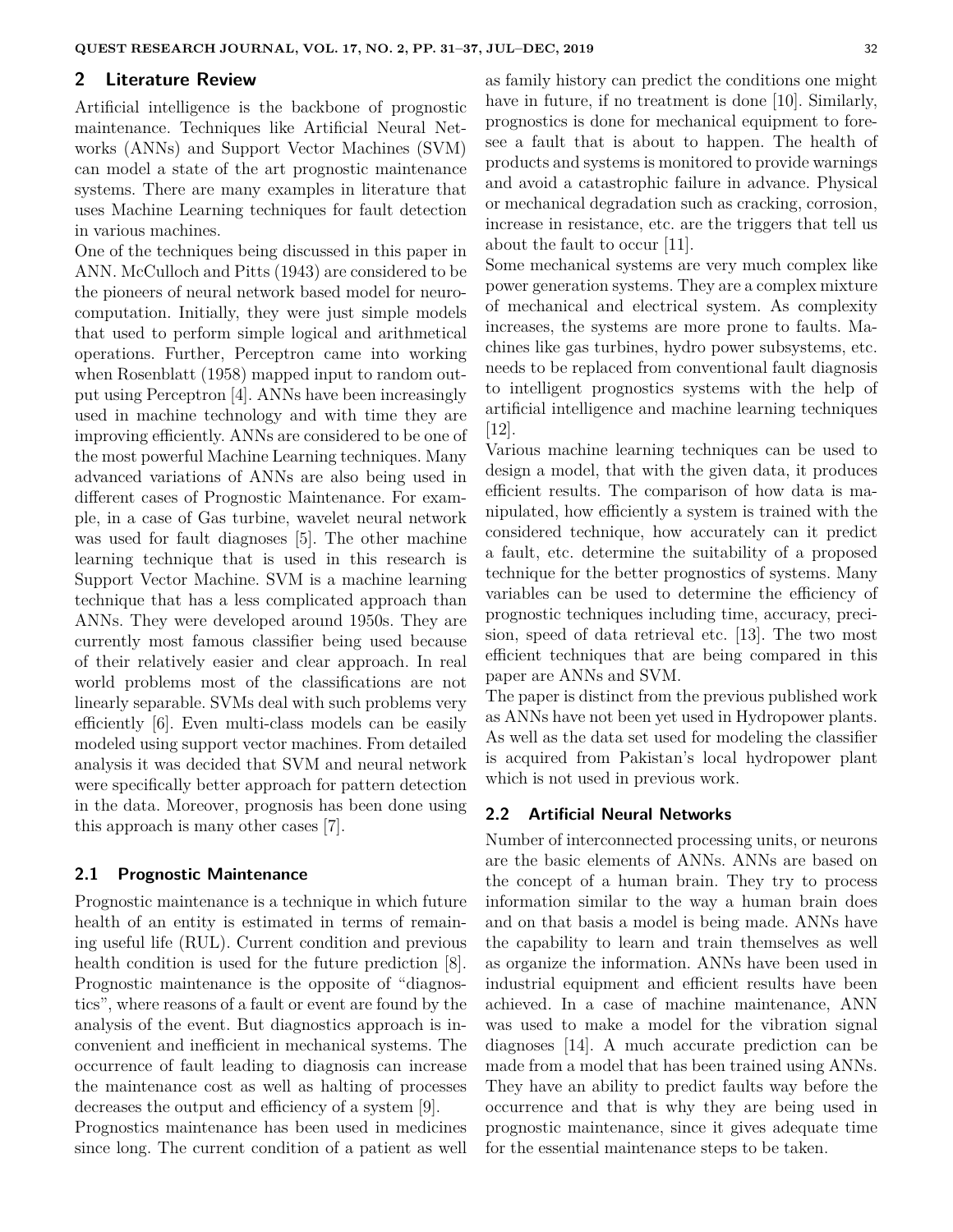#### **2.3 Support Vector Machines**

SVM is a classification technique used in Machine Learning. Different groups of data are classified on the bases of their features using best possible split technique. The widest separation between different groups is determined. The line which splits the data in the best possible way is called a "Hyper plane". The distance between the two extreme samples from both the groups (in case of two classifications) is called support vectors. This distance is as far as possible between the support vectors and Hyper plane [15]. As the margin between support vectors and Hyper plane is maximum, this makes the split between the data best possible. The function that transforms training data vectors into higher dimensional space is called kernel function [16]. In a case of a "Roller Bearing Fault Detection" SVM was used. Vibration Acoustic Emissions were used as one of the feature in that model [17]. Concepts like e-maintenance of mechanical systems are introduced, as artificial intelligence techniques are being employed in industry. One of such example is a research made on an operating thermal power plant where SVM based model was used to detect turbine failures [18].

Both the techniques are used efficiently for the pattern detection and fault analysis in previous work. Various algorithms were used such as genetic algorithm etc. but in our case we are using cluster grouping in SVM and pattern recognition algorithm in ANN [19].

# **3 Methodology**

The process of Prognostic Maintenance of a turbine system using machine learning techniques and comparisons of ANN and SVM algorithm was distributed in the following steps:

- 1) Data acquisition from the Hydropower plant
- 2) Data analysis and extracting the key variables
- 3) Making datasets for computation
- 4) Modeling the classifier using SVM and ANN for the dataset
- 5) Comparison of both the models
- 6) Evaluating the final result based on the comparisons

### **3.1 Data collection**

During the project, a hydropower plant, 81 MW Malakand III Hydro Power project, was visited. Maintenance and operation, issues, demands, working and other attributes of the hydropower plant were studied. The data gathered was generated by a system named SCADA, installed at the power house. SCADA stands for "Supervisory Control and Data Acquisition". SCADA is a system that controls various industrial processes. It can control them locally as well as remotely. It consists of devices like sensors, actuators, pumps, valves, motor, etc. SCADA also converts data from analog to digital and vice versa.

The data acquired from the SCADA was in the form of Log sheets of excel/CSV format. It consisted of temperature, vibrations, and other physical attributes of various unit of turbine across a time period of 8 months. There were different sheets for different variables/features and different generating units. A total of three (03) Turbines were installed at the project; Unit1, Unit 2 and Unit 3. Each sheet contained data collected over a time span of 24 hours with an interval of 1 hour. In Figure 1, an example of Primary data gathered from SCADA system of 81 MW Malakand III Hydro Power Plant is shown. Sensors record the temperatures from various components of turbines after a constant time interval and stores in CSV format. Specifically in this example, two components of a turbine i.e., thrust bearing and turbine bearing's temperature is shown in the form of each component various pad's temperature. The temperature is controlled by oil and water cooling.

#### **3.2 Dataset**

A dataset was created from the data acquired through SCADA. Data was first analyzed and the key feature from the data was extracted. The log sheets were divided into mainly two types of data. One set of data consisted of the time and date on which the turbine had fault recorded and it was shut down and the other set of data consisted the features and attributes recorded from sensors on a particular date and time. Comparison of both kinds of data shown that temperature of various units of turbine had the most impact on the faults of turbine and eventually the shutting down of the system. Therefore, temperature readings of various units were considered the key feature for both the algorithms. Each feature in every example was converted into the same unit and same range. In the end, the final modified data set consisted of 4488 samples of temperature of two units of turbine system.

# **3.3 Support Vector Machine (SVM)**

Initially, to pre determine the number of clusters within this multidimensional dataset K-mean clustering was used. In our algorithm, K was found by the elbow curve method. The graph obtained flattened out at 3.5 so the number of clusters were used as 3.

After the K-mean clustering, training of the classifier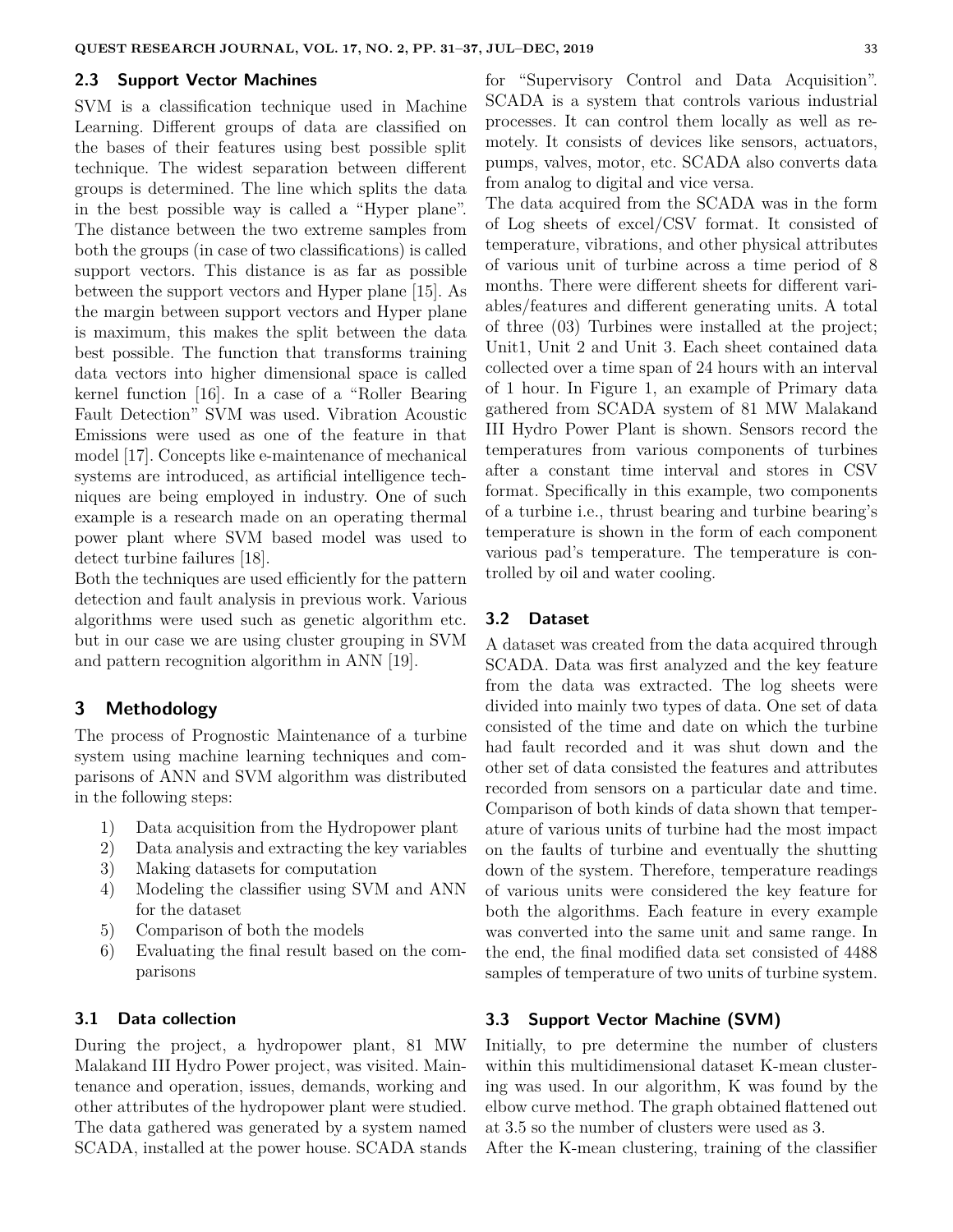| <b>Malakand III Hydropower Station</b> |                                 |                |      |      |      |              |      |                        |            |       |             |               |                |                   |      |        |      |      |         |        |       |       |      |      |      |      |      |      |      |      |
|----------------------------------------|---------------------------------|----------------|------|------|------|--------------|------|------------------------|------------|-------|-------------|---------------|----------------|-------------------|------|--------|------|------|---------|--------|-------|-------|------|------|------|------|------|------|------|------|
|                                        | Unit 3-Log Sheet 2(Temperature) |                |      |      |      |              |      |                        |            |       |             |               |                |                   |      |        |      |      |         |        |       |       |      |      |      |      |      |      |      |      |
|                                        | Start: 18-03-01 0:00:00         |                |      |      |      |              |      |                        |            |       |             |               |                |                   |      |        |      |      |         |        |       |       |      |      |      |      |      |      |      |      |
| Item                                   | <b>Thrust Bearing</b>           |                |      |      |      |              |      | <b>Turbine Bearing</b> |            |       |             |               |                | <b>Air Cooler</b> |      |        |      |      |         |        |       |       |      |      |      |      |      |      |      |      |
|                                        | Pad<br>Oil<br><b>Outlet</b>     |                |      |      |      | Pad          |      |                        |            |       |             | Oil<br>Outlet | Inlet          |                   |      | Outlet |      |      |         |        |       |       |      |      |      |      |      |      |      |      |
| <b>Time</b>                            |                                 | $\overline{2}$ | 3    | 4    | 5    | 6            |      | 8                      | <b>Hot</b> | Cool  | water       |               | $\overline{2}$ | 3                 | 4    | 5      | 6    |      | 8       | Groove | Slot  | water |      | 2    | 3    | 4    |      | 2    | 3    | 4    |
|                                        | ۰c                              | ۰c             | ۰c   | ۰c   | ۰c   | $^{\circ}$ C | ۰c   | ۰c                     | ۰c         | ۰c    | °C          | °C            | $^{\circ}$ C   | °C                | ۰c   | °C     | ۰c   | ۰c   | ۰c      | °C     | °C    | °C    | ۰c   | ۰c   | °C   | ۰c   | ۰c   | ۰c   | °C   | °C   |
| 0:00                                   | 58.6                            | 59.8           | 47.2 | 23.6 | 49.6 | 59.1         | 32.3 | 46.7                   | 23.26      | 51.42 | 19.5        | 41.1          | 40.6           | 36.7              | 38.7 | 38.2   | 38.1 | 39.5 | $-19.1$ | 38.63  | 39.89 |       | 29.3 | 24.9 | 24.7 | 33.2 | 45.2 | 44.5 | 44.1 | 44.7 |
| 1:00                                   | 58.6                            | 59.9           | 47.2 | 23.6 | 49.6 | 59.1         | 32.3 | 46.7                   | 23.26      | 51.52 | 19.5        | 41.3          | 40.7           | 36.7              | 38.8 | 38.2   | 38.2 | 39.6 | $-19.1$ | 38.74  | 40.69 |       | 29.6 | 25.1 | 24.8 | 33.3 | 45.1 | 44.4 | 44.1 | 44.7 |
| 2:00                                   | 58.5                            | 59.7           | 47.1 | 23.6 | 49.5 | 58.9         | 32.2 | 46.6                   | 23.26      | 51.42 | 19.4        | 41.3          | 40.7           | 36.8              | 38.8 | 38.3   | 38.2 | 39.6 | $-19.1$ | 38.84  | 40.69 |       | 29.5 | 25   | 24.6 | 33.3 | 45.2 | 44.5 | 44.1 | 44.7 |
| 3:00                                   | 58.5                            | 59.7           | 47   | 23.6 | 49.4 | 58.9         | 32.1 | 46.6                   | 23.26      | 51.31 | 19.18       | 41.4          | 40.9           | 36.8              | 38.8 | 38.4   | 38.3 | 39.7 | $-19.1$ | 38.84  | 40.42 |       | 29.4 | 24.9 | 24.5 | 33.2 | 44.9 | 44.3 | 43.9 | 44.4 |
| 4:00                                   | 58.3                            | 59.6           | 46.9 | 23.6 | 49.3 | 58.7         | 31.9 | 46.5                   | 23.26      | 51.2  | 18.97       | 41.6          | 40.9           | 36.8              | 38.8 | 38.3   | 38.2 | 39.7 | $-19.1$ | 38.84  | 40.16 |       | 29.1 | 24.6 | 24.2 | 32.8 | 44.7 | 44   | 43.7 | 44.1 |
| 5:00                                   | 58.2                            | 59.4           | 46.8 | 23.6 | 49.1 | 58.6         | 31.8 | 46.3                   | 23.26      | 50.99 | 18.86       | 41.4          | 40.8           | 36.7              | 38.6 | 38.1   | 38   | 39.5 | $-19.1$ | 38.63  | 40.16 |       | 28.9 | 24.3 | 24   | 32.6 | 44.3 | 43.8 | 43.4 | 43.9 |
| 6:00                                   | 58.2                            | 59.4           | 46.7 | 23.6 | 49.1 | 58.6         | 31.7 | 46.2                   | 23.26      | 50.99 | 18.32       | 41.6          | 41.1           | 36.9              | 38.8 | 38.3   | 38.2 | 39.7 | $-19.1$ | 38.84  | 40.42 |       | 28.1 | 23.9 | 23.7 | 32.1 | 43.8 | 43.1 | 42.7 | 43.3 |
| 7:00                                   | 61                              | 62.7           | 49.4 | 23.6 | 52.4 | 61.3         | 31.8 | 49.4                   | 23.26      | 53.89 | 18.32       | 45.2          | 42.4           | 36.4              | 38.1 | 37.7   | 37.6 | 39.3 | $-19.1$ | 38.52  | 40.16 |       | 29.1 | 24.3 | 24   | 33.5 | 46.5 | 45.7 | 45.3 | 45.8 |
| 8:00                                   | 61.5                            | 63.2           | 49.9 | 23.6 | 53.1 | 61.8         | 31.9 | 50.1                   | 23.26      | 54.53 | 18.11       | 45.7          | 43.3           | 37.3              | 39   | 38.5   | 38.5 | 40   | $-19.1$ | 39.17  | 41.75 |       | 30.4 | 24.9 | 24.5 | 34.7 | 49.1 | 48.6 | 48   | 48.5 |
| 9:00                                   | 60.9                            | 62.5           | 49.3 | 23.6 | 52.3 | 61.1         | 31.5 | 49.3                   | 23.26      | 53.67 | 17.68       | 43.6          | 41.9           | 36.6              | 38.1 | 37.5   | 37.5 | 39   | $-19.1$ | 38.2   | 39.89 |       | 30.4 | 24   | 24.5 | 35.1 | 50.7 | 49.8 | 49.5 | 50   |
| 10:00                                  | 60.8                            | 62.2           | 49   | 23.6 | 52   | 61.1         | 31.2 | 49                     | 23.26      | 53.46 | 17.36       | 44.2          | 42.2           | 36.8              | 38.3 | 37.9   | 37.9 | 39.3 | $-19.1$ | 38.52  | 39.89 |       | 30.8 | 24   | 24.2 | 35.1 | 50.8 | 50   | 49.5 | 50.2 |
| 11:00                                  | 60.4                            | 62.1           | 48.8 | 23.6 | 51.9 | 60.8         | 31   | 48.8                   | 23.26      | 53.35 | 17.25       | 44.3          | 42.4           | 36.9              | 38.5 | 38.1   | 38   | 39.5 | $-19.1$ | 38.74  | 40.42 |       | 30.7 | 23.8 | 24   | 35   | 50.6 | 49.8 | 49.4 | 50.1 |
| 12:00                                  | 60.6                            | 62.8           | 48.8 | 23.6 | 51.9 | 60.9         | 31   | 48.8                   | 23.26      | 53.35 | 17.14       | 44.7          | 42.4           | 37                | 38.6 | 38.1   | 38.1 | 39.6 | $-19.1$ | 38.84  | 40.16 |       | 30.9 | 23.8 | 24   | 35.1 | 50.7 | 49.9 | 49.4 | 50.1 |
| 13:00                                  | 60.4                            | 61.8           | 48.6 | 23.6 | 51.6 | 60.8         | 31   | 48.5                   | 23.26      |       | 53.14 17.14 | 41            | 41             | 36.7              | 38.1 | 37.3   | 37.1 | 38.4 | $-19.1$ | 37.88  | 39.63 |       | 31   | 23.8 | 24   | 35   | 50.6 | 49.8 | 49.4 | 50.1 |

Fig. 1: Dataset for temperature of Unit 3.

was done. SVM implementation was done with the Sci-kit in Python. The same dataset was used in this implementation. The data was preprocessed by dividing the data into attributes and labels and further dividing the data into training and testing sets. The labels generated by the k-means algorithm were passed to SVM. The figure shows a plot of the Support Vector Machine (SVM) model trained with a dataset that has been dimensionally reduced to two features. The lines separate the areas where the model predicted the particular class that a data point belonged to. This plot shows the decision boundary of the SVM. It is clear from this plot that the SVM model has correctly separated most the data points successfully with the occasional data point being misclassified.

## **3.4 Artificial Nueral Networks (ANN)**

The second algorithm used for the classification model was ANN. The data set used was exactly the same that has been used for SVM classification.

The basic concept used in ANN classification was that there is a pattern in temperature recording that leads to the fault. The pattern was noted as the gradual increase and then crossing the threshold value. The dataset was modified according the classifier. Temperature samples were stated against the current condition of turbine whether the turbine is on or not. The neural network classifies the input features into target categories. A feed-forward network was used to classify vectors. The output layer has an S shape transfer function to limit the outputs between minimum and maximum limit.

The data selected for the model was an input matrix of  $2 \times 4488$  elements and target vector of also  $2 \times 4488$ elements showing the status respective to the features of turbine. The target set has either a 1 or 0 in each column that shown 1 for on in first column and 1 for off in second column. The dataset is modified as shown in the Figure 3. Some of the samples are shown in the figure. The entire data set was divided into training, testing and validating data. 70% of the data was used for training, 15 percent for testing and 15% for validating. The number of hidden neurons was 10 per layer. The neural network was trained using scaled conjugate gradient back propagation. The network once trained was tested by confusion matrix and receiver operator characteristic, discussed in the next section.

## **4 Results & Comparisons**

The data obtained from Hydropower plant's turbine system was used to train and test the classifier model based on SVM and ANN. The comparison standards used were as follow:

- 1) Confusion matrix
- 2) Error percentage
- 3) Data classification

## **4.1 Confusion Matrix**

The confusion matrix produced through SVM is shown in Table 1. There are 1010 points in the first class (label 0) all of which are classified as label 0. Similarly in second row there are 433 points in class 1, all of them are marked correctly. In last row total points are 353 of which one is classified as class 1 and the rest 352 are correctly classified. This confusion matrix is overly accurate which is not possible in real life data. This shows that SVM did not correctly considered the errors present in the pattern leading to faults. The confusion matrix obtained through Neural Network Model is shown in the Figure 4. This confusion matrix is very detailed showing the training, validation and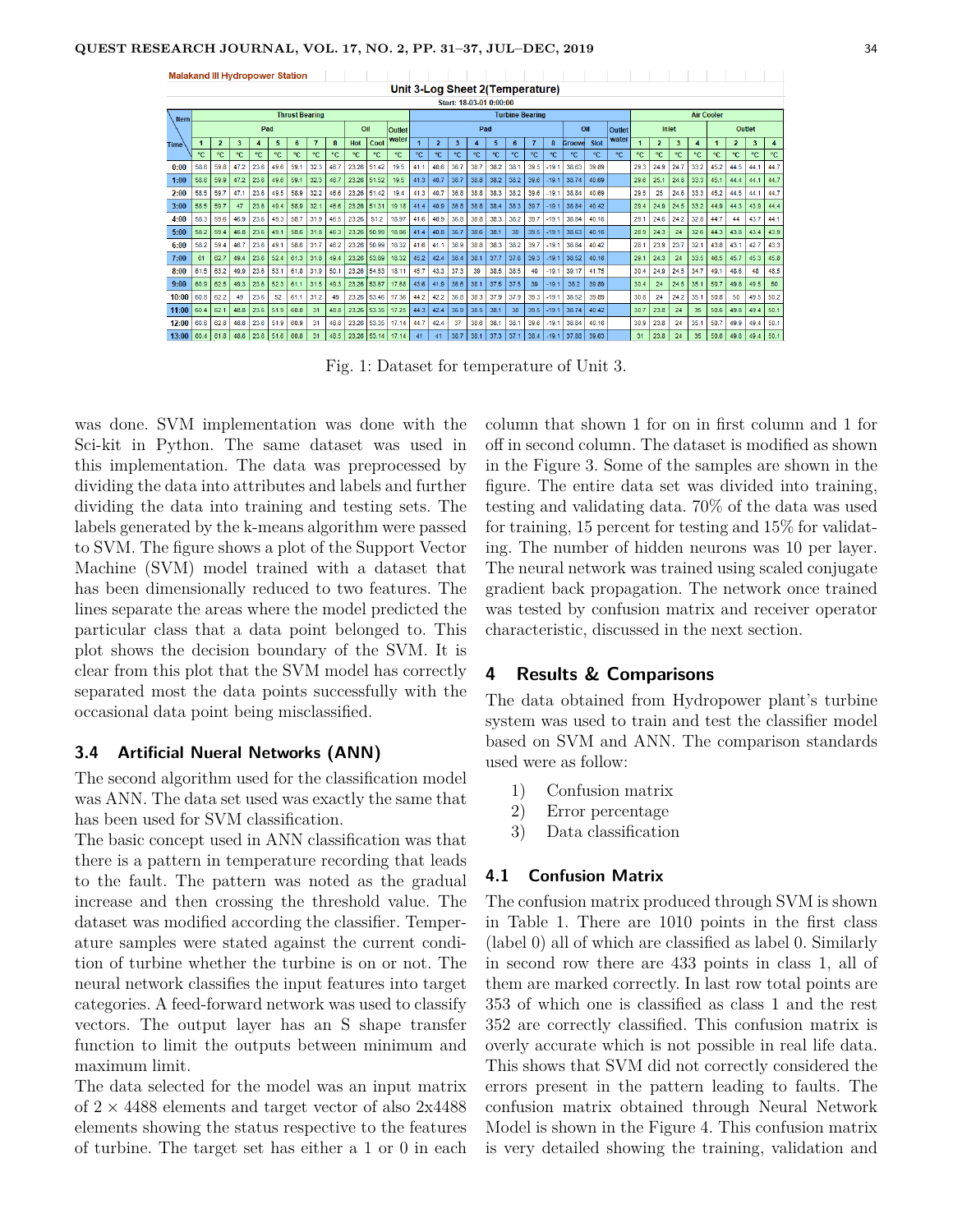Turbine status =

Columns 1 through 20

|          |                |                | Support Vector Machine Decision Surface |                |                                   |                |                |    |                |                          |
|----------|----------------|----------------|-----------------------------------------|----------------|-----------------------------------|----------------|----------------|----|----------------|--------------------------|
|          |                |                |                                         |                |                                   |                |                |    |                |                          |
|          |                |                |                                         |                | Setosa<br>Versicolor<br>Virginica |                |                |    |                |                          |
| 50       |                |                |                                         |                | ((a))                             |                |                |    |                |                          |
| 45<br>40 |                |                |                                         |                |                                   |                |                |    |                |                          |
| 35       |                |                |                                         |                |                                   |                |                |    |                |                          |
| 30       |                |                |                                         |                |                                   |                |                |    |                | labels<br>0<br>$\,$ $\,$ |
| 25       |                |                |                                         |                |                                   |                |                |    |                | $\overline{c}$           |
| 20       |                |                |                                         |                |                                   |                |                |    |                |                          |
| 15<br>10 |                |                |                                         |                |                                   |                |                |    |                |                          |
|          | $\frac{1}{10}$ | $\frac{1}{15}$ | $\frac{1}{20}$                          | $\frac{1}{25}$ | $\frac{1}{30}$<br>((b))           | $\frac{1}{35}$ | $\frac{1}{40}$ | 45 | $\frac{1}{50}$ |                          |

Fig. 2: SVM decision boundary. The data set was divided into 3 classes labeled as 0, 1, and 2 according to difference in features by SVM.

|         | Class 0 | Class 1   Class 2 |  |
|---------|---------|-------------------|--|
| Class 0 |         |                   |  |
| Class 1 |         |                   |  |
| Class 2 |         |                   |  |

TABLE 1: SVM confusion matrix

| 1<br>0                | $\overline{0}$<br>$\mathbf{1}$ | $\mathbf{1}$                            | $\mathbf{1}$<br>$0\qquad 0$ | $\overline{0}$<br>$\mathbf{1}$  | $\mathbf{1}$<br>$\overline{0}$ | $\mathbf{1}$<br>$\overline{0}$  | $\mathbf{1}$<br>$\overline{0}$  | $\qquad \qquad 1$<br>$\overline{0}$ | 1<br>$\mathbf{0}$        |  |  |  |
|-----------------------|--------------------------------|-----------------------------------------|-----------------------------|---------------------------------|--------------------------------|---------------------------------|---------------------------------|-------------------------------------|--------------------------|--|--|--|
| Columns 21 through 40 |                                |                                         |                             |                                 |                                |                                 |                                 |                                     |                          |  |  |  |
| 0                     | $\mathbf{1}$                   | $\mathbf{1}$                            | $\mathbf{1}$                | $\mathbf{1}$                    |                                | $1 \qquad 0$                    | 1 0                             |                                     | 1                        |  |  |  |
|                       |                                | 1 0 0 0 0 0 1 0 1                       |                             |                                 |                                |                                 |                                 |                                     | $\overline{\phantom{0}}$ |  |  |  |
| Columns 41 through 60 |                                |                                         |                             |                                 |                                |                                 |                                 |                                     |                          |  |  |  |
| 1                     | 1                              | 1                                       | $\mathbf{1}$                | $\begin{matrix}0&0\end{matrix}$ |                                | $\sim$ 1                        |                                 | $1 \quad 1$                         | 0                        |  |  |  |
| $^{\circ}$            | $\overline{0}$                 |                                         | $0\qquad 0$                 |                                 | $1 \quad 1$                    | $\overline{\phantom{0}}$        | $\begin{matrix}0&0\end{matrix}$ |                                     | $\mathbf{1}$             |  |  |  |
|                       |                                |                                         |                             | ((a))                           |                                |                                 |                                 |                                     |                          |  |  |  |
|                       | Temperature Inputs =           |                                         |                             |                                 |                                |                                 |                                 |                                     |                          |  |  |  |
|                       | Columns 1 through 12           |                                         |                             |                                 |                                |                                 |                                 |                                     |                          |  |  |  |
|                       |                                | 20.1500 20.1500 20.1500 25.0000 11.0000 |                             |                                 |                                |                                 |                                 |                                     |                          |  |  |  |
|                       |                                | 25,0000 48,0000 13,5900 28,0000 48,0000 |                             |                                 |                                |                                 |                                 |                                     |                          |  |  |  |
|                       |                                | Columns 13 through 24                   |                             |                                 |                                |                                 |                                 |                                     |                          |  |  |  |
|                       |                                | 20.1500 39.0000 49.0000 38.0000 20.1500 |                             |                                 |                                |                                 |                                 |                                     |                          |  |  |  |
|                       |                                | 13.5900 26.0000 13.5900 13.5900 13.5900 |                             |                                 |                                |                                 |                                 |                                     |                          |  |  |  |
|                       |                                | Columns 25 through 36                   |                             |                                 |                                |                                 |                                 |                                     |                          |  |  |  |
|                       | 20,2600                        |                                         |                             |                                 |                                | 20.1500 49.0000 20.1500 11.0000 |                                 |                                     |                          |  |  |  |
|                       | 13.5900                        | 13,5900                                 |                             | 22,0000                         |                                |                                 |                                 | 13,5900 45,0000                     |                          |  |  |  |
|                       |                                |                                         |                             | ((b))                           |                                |                                 |                                 |                                     |                          |  |  |  |

Fig. 3: Temperature Inputs and Turbine status corresponding to the respective temperature Input.

test matrices also. The results obtained from this matrix are that the percentage of correctly classified samples is on average 96.5%. The value obtained from the neural network model is more realistic and in accordance with the test data.

# **4.2 Error percentage**

The error percentage of SVM model was 0.06 which is not possible practically. This result further proves the point that SVM model did not notice the small changes in pattern. While the error percentage in neural network model came out to be 3.6% which is considerably fair according to the test data.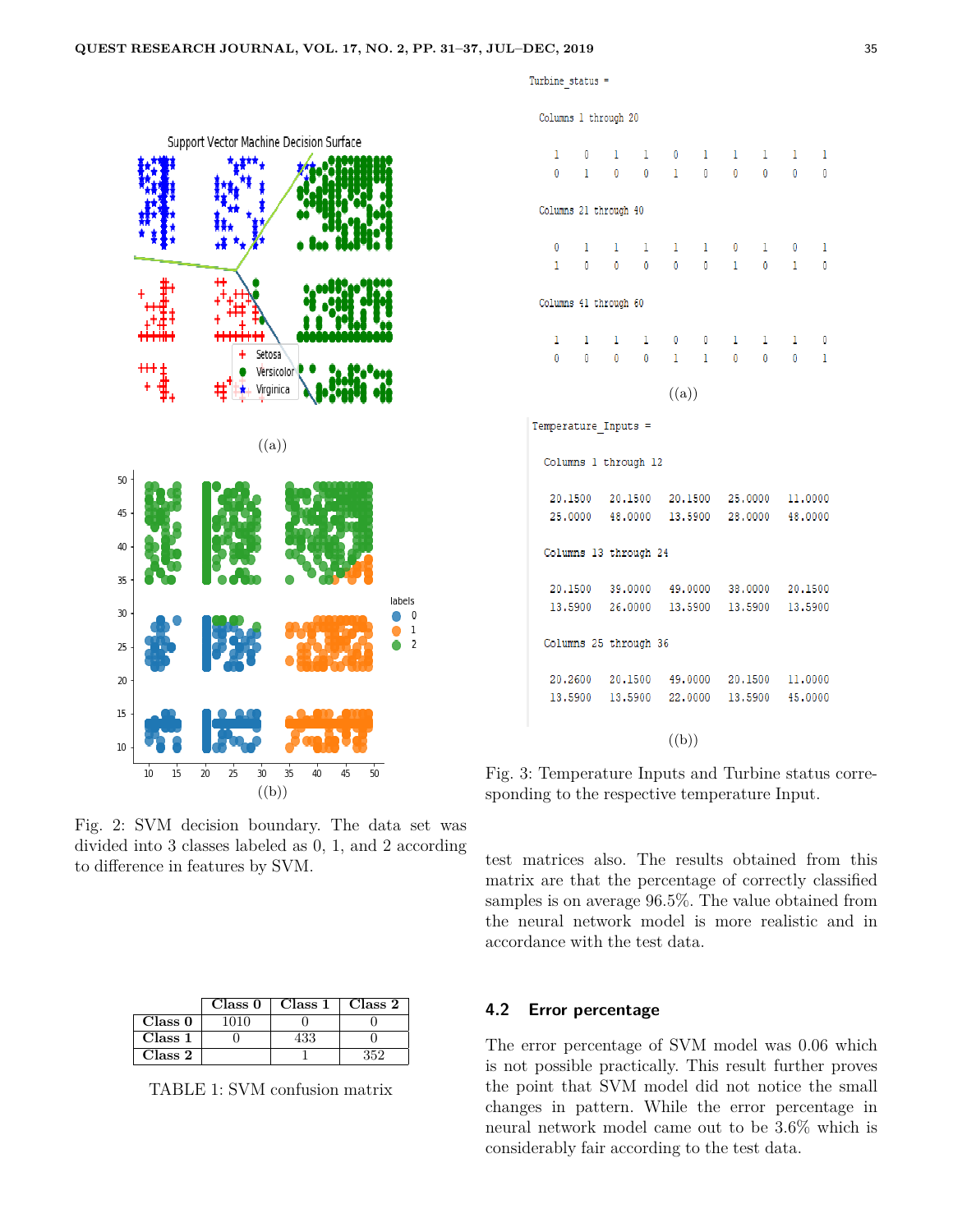

Fig. 4: Neural network confusion matrixes

# **4.3 Data Classification**

A comparison point that was noticed during experimentation phase of this research was that SVM classified the data into 3 clusters using the elbow curve method. So in classification a considerable amount of test data that comprises of temperature reading was classified into neither off nor on group. Which is a huge drawback of SVM for this data since the project is dealing with a turbine. A turbine can either be off or on. And the test data should decide between the binary classification of 1 or 0. There must not be a grey area.

## **4.4 Comparison Results**

From various comparisons, it was concluded that a classification model based on Artificial Neural Network is more suitable than Support Vector Machine for the prognostic maintenance of a turbine system installed in a Hydropower plant.

SVM could not detect small pattern changes that lead to fault detection. SVM classifier produced overly accurate results since due to data unsuitability to the model. Since SVM classifier didn't consider the on and off status of the turbine, it made the classifier unfit for this kind of data set. Moreover, neural network classifier produced fairly accurate results. The algorithm devised proved to be better since it considered the turbine operational status as well. Also ANN model detected small changes in pattern, which is the most crucial part in the research of Prognostic Maintenance of Hydropower plant.

From the results derived, a practical maintenance system based on ANNs can be easily devised using microcontrollers and embedded systems. Actuators and sensors will detect temperature rise pattern in turbine components. Classification machines based on ANNs will detect the temperature readings crossing the threshold level and alarming the engineers and quality control officers about the current situation of the turbine. Fixing the fault beforehand will save the complete halting of the system since a component will be overheated and burnt if the fault is not predicted beforehand. This will reduce the maintenance cost too.

## **5 Conclusion**

Using Artificial intelligence techniques, we can make our machines more efficient and less susceptible to break downs. There can be many ways in which various Machine learning techniques can be employed to predict faults and errors beforehand. Specifically in a developing country like Pakistan, the power outage can affect its economy a lot. So, devising the better algorithm that can reduce the breakdown of power plants should be the target. According to the data obtained from a local power plant and testing it on the two most popular ML techniques, it was concluded that Artificial Neural Network proved to be more efficient to model a prognostic maintenance system in turbine system of a hydropower plant as compared to Support Vector Machine classifier.

Moreover, the future work in this field can greatly enhance the industrial efficiency. This research targeted a hydropower subsystem but it can be taken further to oil power plants, nuclear power plants, even automation industries and many more mechanical systems.

#### **References**

- [1] Miguel Velez, "Current and Future Relationships between Robots and Humans", PhD Dissertation, Undergraduate Program in Computer & Information Sciences University of St. Thomas, 2015.
- [2] Patrick W. Kalgren, Mark Baybutt, "Application of Prognostic Health Management in Digital Electronic Systems", IEEE Aerospace Conference Proceedings, Impact Technologies, pp. 1-7, 2007.
- [3] Sarkar, Soumik, Kushal Mukherjee, Asok Ray, and Murat Yasar. "Fault diagnosis and isolation in aircraft gas turbine engines." In American Control Conference, pp. 2166-2171, 2008.
- [4] Parveen Kumar and Pooja Sharma, "Artificial Neural Networks: A Study", International Journal of Emerging Engineering Research and Technology, Vol. 2, No. 2, 2015.
- [5] Xu, Qing-Yang, Xian-Yao Meng, Xin-Jie Han, and Song Meng. "Gas turbine fault diagnosis based on wavelet neural network." In International Conference on Wavelet Analysis and Pattern Recognition, Vol. 2, pp. 738-741, 2007.